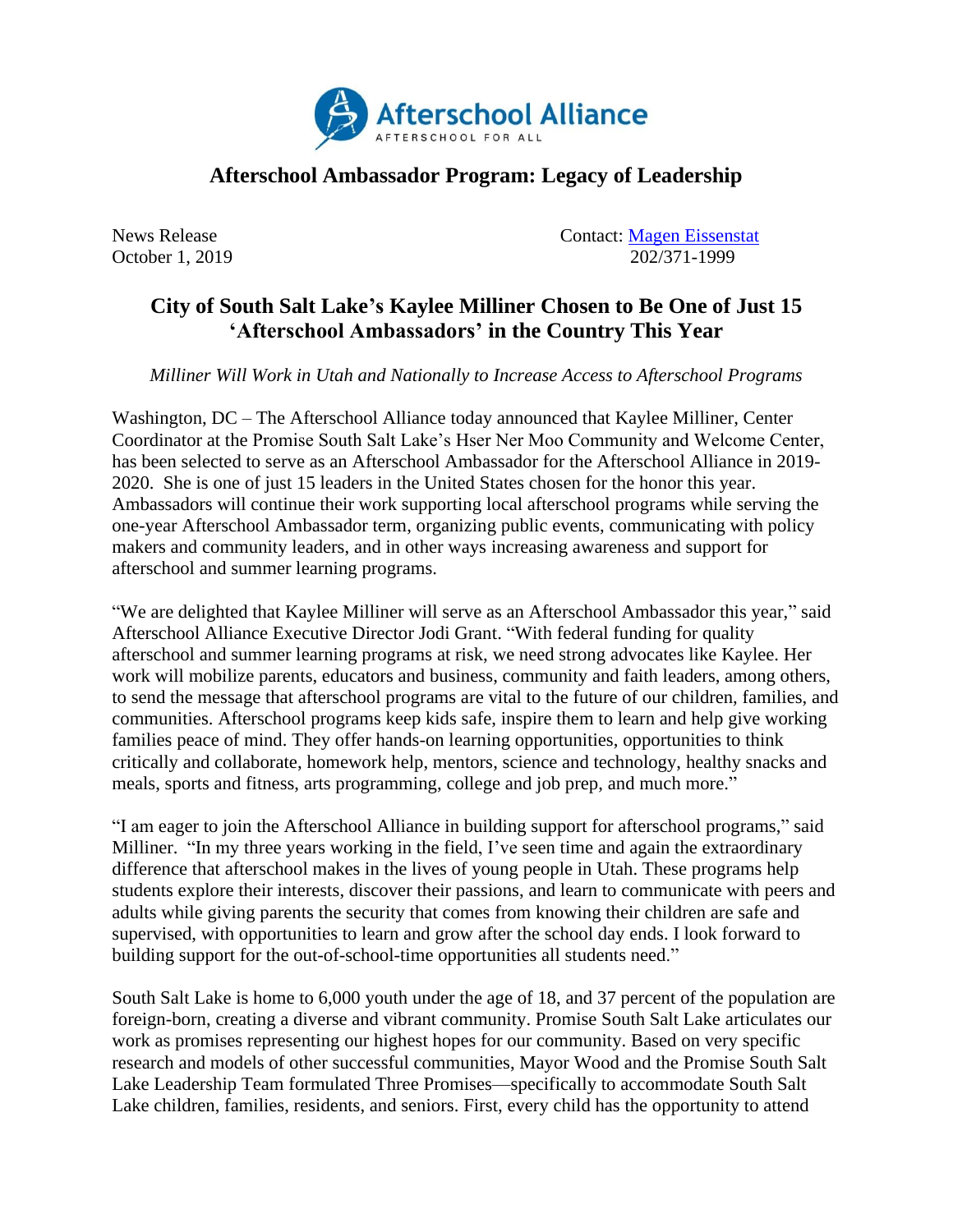and graduate from college. College is meant to represent any post-secondary aspirations a young person may have including a traditional four-year degree, trade school, military service, etc. Second, every person lives in a safe, clean home and neighborhood. Third, every person has the opportunity to prosper. Our work is accomplished through strategic partnerships with over 100 community partners, including United Way of Salt Lake, Westminster College, and Granite School District.

The 14 South Salt Lake Neighborhood Centers, located in schools and community-based locations, serve South Salt Lake's youth, families, seniors through academic, arts, physical fitness/recreation, social, and cultural programs at no cost through grant dollars and philanthropic donations, such as the 21st Century Community Learning Centers grant program. The centers improve the quality of life and also provide a place for community involvement, volunteerism, and networking.

Promise South Salt Lake works to implement specialized strategies based on relevant data, model/evidence-based curriculums, expand learning and positive youth development opportunities supporting academic, physical, civic, social, and emotional success. Activities in South Salt Lake include high intensity, literacy-focused afterschool programs, structured recreation and service opportunities, intentional reciprocal cultural opportunities, and a broad range of enriching experiences utilizing a cradle to career continuum improving educational and developmental youth outcomes.

Each Ambassador will organize a major event for *Lights On Afterschool*, the Afterschool Alliance's annual rally for afterschool, which will celebrate its 20<sup>th</sup> anniversary this year. Most *Lights On Afterschool* events will be on or around Thursday, October 24. Last year, 1 million people participated in some 8,000 events across the United States and at U.S. military bases worldwide.

The 2019-2020 Afterschool Ambassadors are:

- **Alaska**: Courtney Havrilek, Lead Coordinator, 21st Century Community Learning Centers, Fairbanks NSB School District, **Fairbanks**;
- **California**: Leslie Einhorn, Founder & Executive Director, CASA (Children's After School Arts), **San Francisco;**
- **Colorado**: Sarah Johnson, Senior Vice President of Education & Arts YouthPower365, **Avon**;
- **Florida**: Suzette L. Harvey, President/CEO, Prime Time Palm Beach County, **Boynton Beach**;
- **Iowa**: Robert C. Reid, Executive Director, Camp Fire Heart of Iowa, **Des Moines**;
- **Michigan:** Willie Buford, Site Manager, Flint & Genesee Chamber of Commerce YouthQuest, **Flint**;
- **Michigan:** Trevor Davies, Sr. Manager, Forum for Youth Investment, David P. Weikart Center for Youth Program Quality, **Wyoming;**